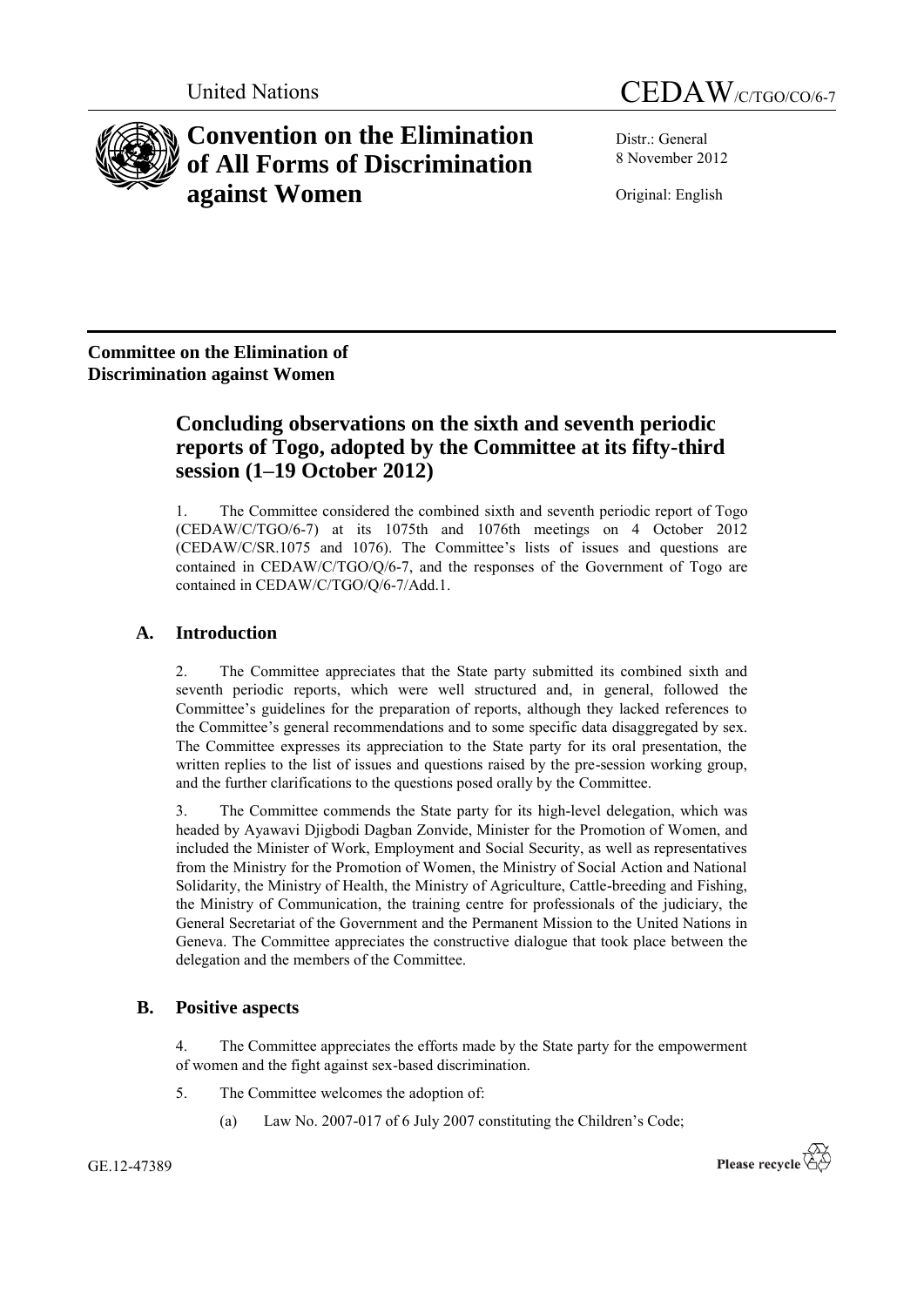- (b) Law No. 2006-010 of 13 December 2006 constituting the Labour Code; and
- (c) Law No. 2007-005 of 10 January 2007 on reproductive health.

6. The Committee notes with appreciation the establishment of the Ministry for the Promotion of Women in May 2010 and the adoption of the National Policy on Gender Equality and Equity in January 2011.

7. The Committee also notes with satisfaction that the State party ratified:

(a) The Optional Protocol to the Convention against Torture and Other Cruel, Inhuman or Degrading Treatment or Punishment, in 2010;

(b) The Convention on the Rights of Persons with Disabilities and its Optional Protocol, in 2011;

(c) The Protocol to Prevent, Suppress and Punish Trafficking in Persons, Especially Women and Children, supplementing the United Nations Convention against Transnational Organized Crime (Palermo Protocol), in 2009; and

The Protocol against the Smuggling of Migrants by Land, Sea and Air, supplementing the United Nations Convention against Transnational Organized Crime, in 2010.

## **C. Principal areas of concern and recommendations**

8. **The Committee recalls the obligation of the State party to systematically and continuously implement, without delay, all the provisions of the Convention and views the concerns and recommendations identified in the present concluding observations as requiring the priority attention of the State party. Consequently, the Committee urges the State party to focus on those areas in its implementation activities and to report on actions taken and results achieved in its next periodic report. The Committee calls on the State party to submit the present concluding observations to all relevant ministries, the Parliament and the judiciary, so as to ensure their full implementation, and recommends that the State party disseminate the Convention, in particular among civil society.**

## **Parliament**

9. **While reaffirming that the Government has the primary responsibility and is particularly accountable for the full implementation of the obligations of the State party under the Convention, the Committee stresses that the Convention is binding on all branches of the State apparatus and invites the State party to encourage the Parliament, in line with its procedures and where appropriate, to take the necessary steps with regard to the implementation of the present concluding observations between now and the State party's next reporting process under the Convention.**

#### **Visibility of the Convention**

10. While recalling that the Convention forms an integral part of the domestic law of the State party and is at the same level as other international conventions, the Committee is concerned that, in legal practice, the application of the Convention has been limited and the Convention has not been given sufficient visibility as the legal basis for measures, including legislation and policy measures, for the elimination of all forms of discrimination against women and the promotion of gender equality in the State party.

11. **The Committee recommends that the State party take all appropriate measures to ensure that the Convention and the Committee's general recommendations are considered an integral part of domestic law and are sufficiently known and applied by**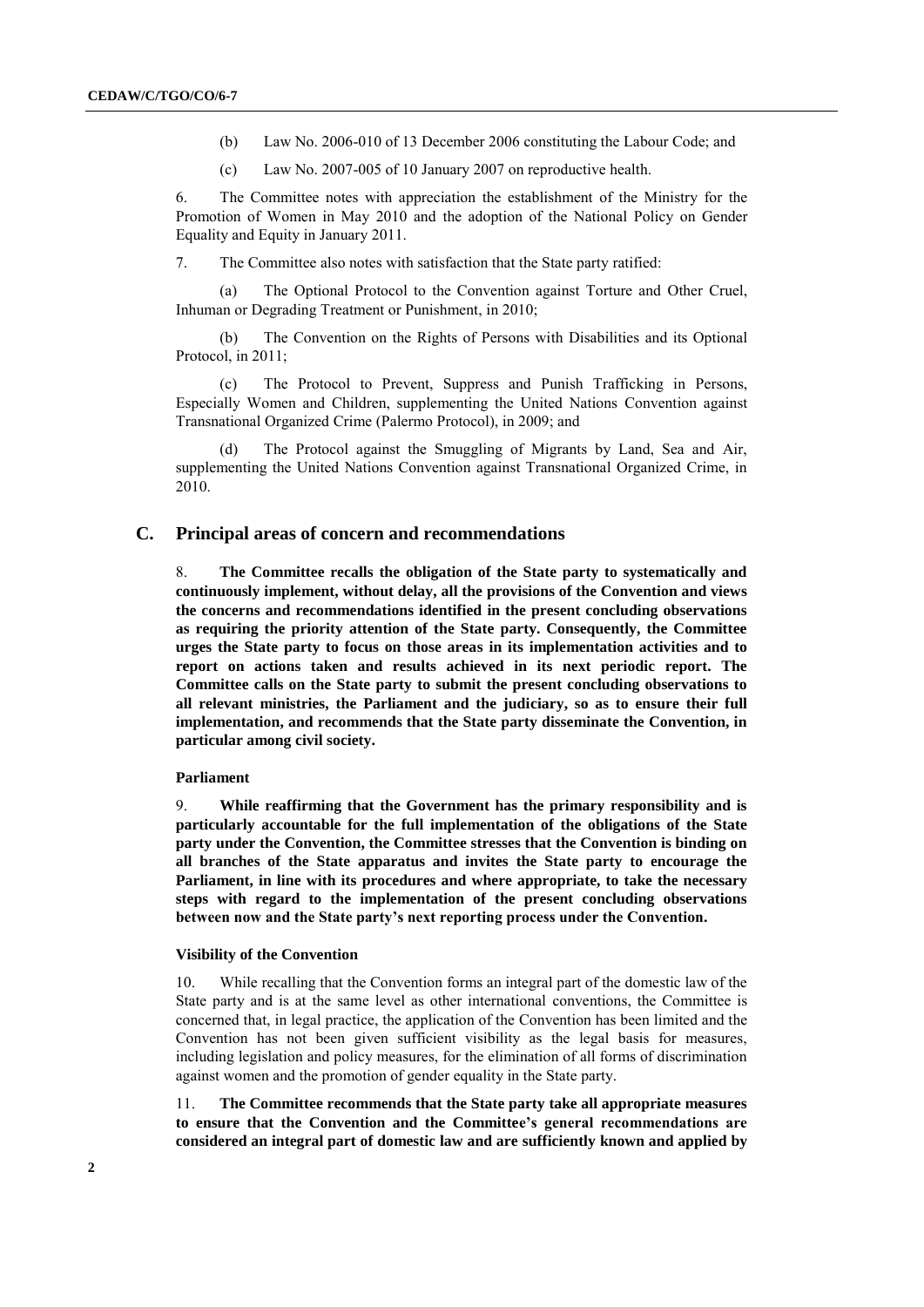**all branches of Government, the Parliament and the judiciary as a framework for all laws, court decisions and policies on gender equality and the advancement of women.**

## **Access to justice**

12. The Committee is concerned about the lack of effective access to justice for women and about the multiple factors that prevent them from effectively accessing justice, such as poverty, the lack of legal literacy, the insufficient number of courts and tribunals, the limited training of judges, lawyers and prosecutors on discrimination against women, and the stigmatization of women who bring their cases to courts.

#### 13. **The Committee recommends that the State party:**

**(a) Enhance women's awareness of their rights and the means to enforce them, ensure that information on the Convention is provided to all women and men and strengthen cooperation with civil society in this regard;**

**(b) Strengthen the judicial system to ensure that women have effective access to justice and facilitate their access to justice by, for example, providing free legal aid to women without sufficient means and raising awareness of women and men in order to eliminate the stigmatization faced by women who claim their rights; and**

**(c) Take all appropriate measures to ensure that the Convention and the Committee's general recommendations are made an integral part of the training for judges, lawyers, prosecutors, police and other law enforcement officers.**

#### **Legislative framework**

14. While welcoming the establishment of the National Commission on Modernization of Legislation in 2008, the Committee is deeply concerned about the long delay in finalizing the law reform that started in 2005. The Committee is particularly concerned by the delay in finalizing the revised Penal Code and the adoption of discriminatory provisions in the recently adopted Code of Persons and Family.

15. **The Committee reiterates its previous recommendation that the State party:**

**(a) Accelerate the finalization and adoption, within a clear and precise time frame and without delay, of the law reform to bring domestic provisions into line with the Convention; and** 

**(b) Ensure that all discriminatory provisions are reviewed and repealed, including those in the Penal Code, the Code of Persons and Family, the Nationality Code and the Code of Criminal Procedure, in order to achieve de jure equality and enable de facto equality for women in compliance with the State party's obligations under the Convention.**

## **National machinery for the advancement of women**

16. While welcoming the establishment of the Ministry for the Promotion of Women in May 2010, the adoption of the National Policy on Gender Equality and Equity in January 2011 and the establishment of gender focal points in some ministries, the Committee remains concerned about the very limited percentage of the national budget allocated to the Ministry for the Promotion of Women, the limited impact of the National Policy on Gender Equality and Equity, the lack of data disaggregated by sex necessary to assess the impact and effectiveness of policies and the limited number of programmes aimed at mainstreaming gender equality and enhancing women's enjoyment of their human rights.

17. **In accordance with its general recommendation No. 6 (1988) on effective national machinery and publicity and the guidance provided in the Beijing Platform**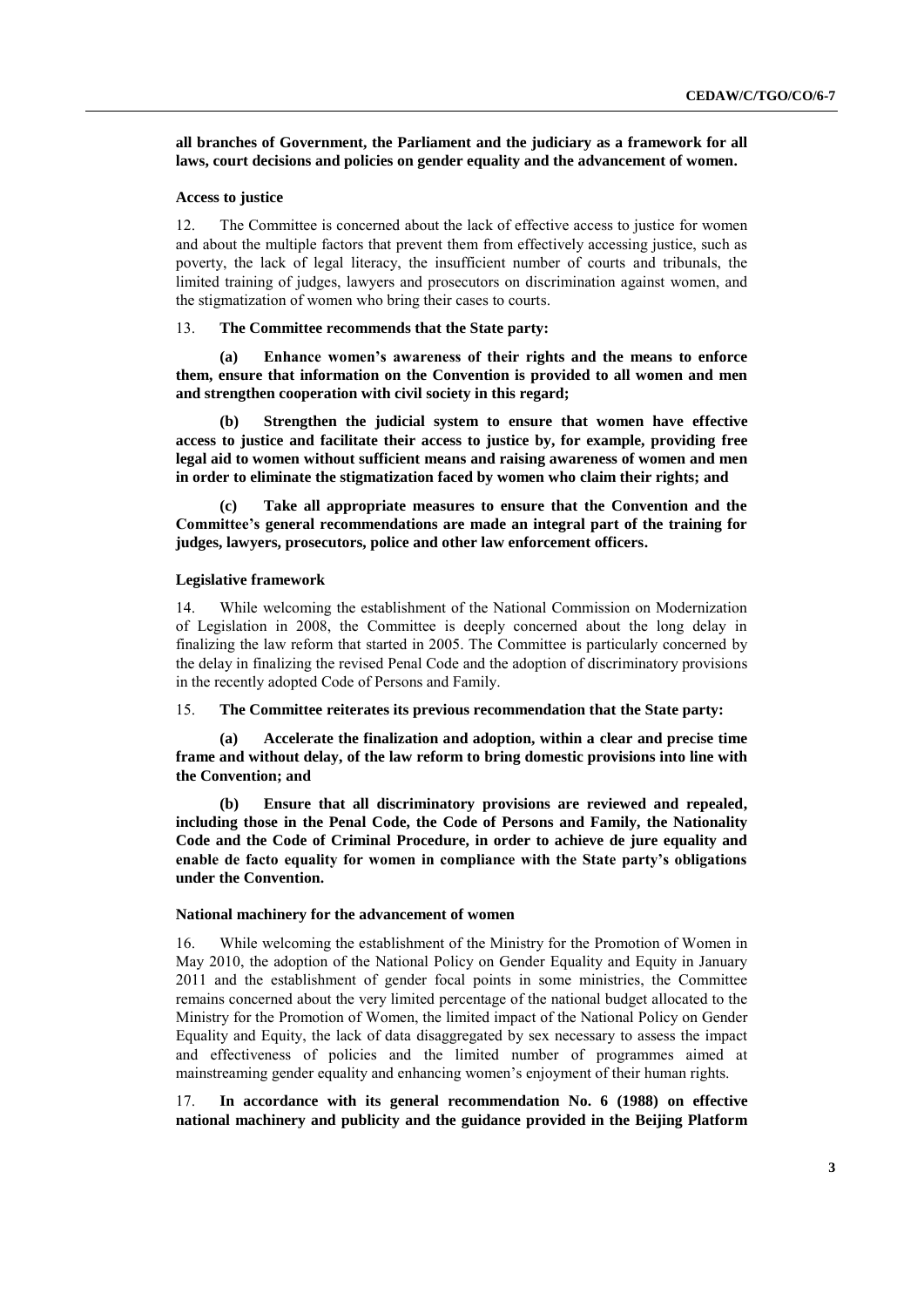**for Action on the necessary conditions for the effective functioning of national mechanisms, the Committee recommends that the State party:**

**(a) Raise awareness of decision makers on the empowerment of women as a mean to advance democracy, combat poverty and implement sustainable development;**

**(b) Significantly increase the financial resources of the national machinery for the empowerment of women at national and local levels and allocate a higher percentage of the national budget and the international funding to gender equality issues;**

**(c) Provide the national machinery for the advancement of women with the necessary human and technical resources for its effective functioning in all areas of women's empowerment; this should, in particular, include technical capacity-building activities and capacity for enhanced cooperation with civil society;**

**(d) Incorporate a results-oriented approach, including specific indicators and targets, into the National Policy on Gender Equality and Equity and develop a strategy to involve women in development with a results-oriented approach; and**

**(e) Develop a comprehensive gender-indicator system to improve the collection of data disaggregated by sex necessary to assess the impact and effectiveness of policies and programmes aimed at mainstreaming gender equality and enhancing women's enjoyment of their human rights. In this regard, the Committee draws the State party's attention to the Committee's general recommendation No. 9 (1989) on statistical data concerning the situation of women and encourages the State party to seek technical assistance from relevant United Nations agencies and enhance its collaboration with women's associations on the ground that could assist in securing the collection of accurate data.**

## **Temporary special measures**

18. While welcoming the reduction of scholarship fees for girls in secondary education and the draft law establishing a 30-per-cent quota for the number of women in the National Assembly and within the public administration, the Committee is concerned that no other temporary special measures have been or are planned to be applied as a necessary strategy to accelerate the achievement of substantive equality between women and men in areas where women are underrepresented or disadvantaged.

19. **The Committee encourages the State party to use temporary special measures, in accordance with article 4, paragraph 1, of the Convention, as interpreted in the Committee's general recommendation No. 25 (2004) on temporary special measures, in all areas covered by the Convention, where women are underrepresented or disadvantaged. To that end, it recommends that the State party:**

**(a) Set time-bound targets and allocate sufficient resources for the implementation of temporary special measures in various forms, such as outreach and support programmes, quotas and other proactive and results-oriented measures aimed at achieving substantive equality of women and men in all areas, and encourage their use both in public and private sectors; and**

**(b) Raise awareness among members of Parliament, Government officials, employers and the general public about the necessity of temporary special measures and provide comprehensive information on the use of such measures and their impact in its next periodic report.**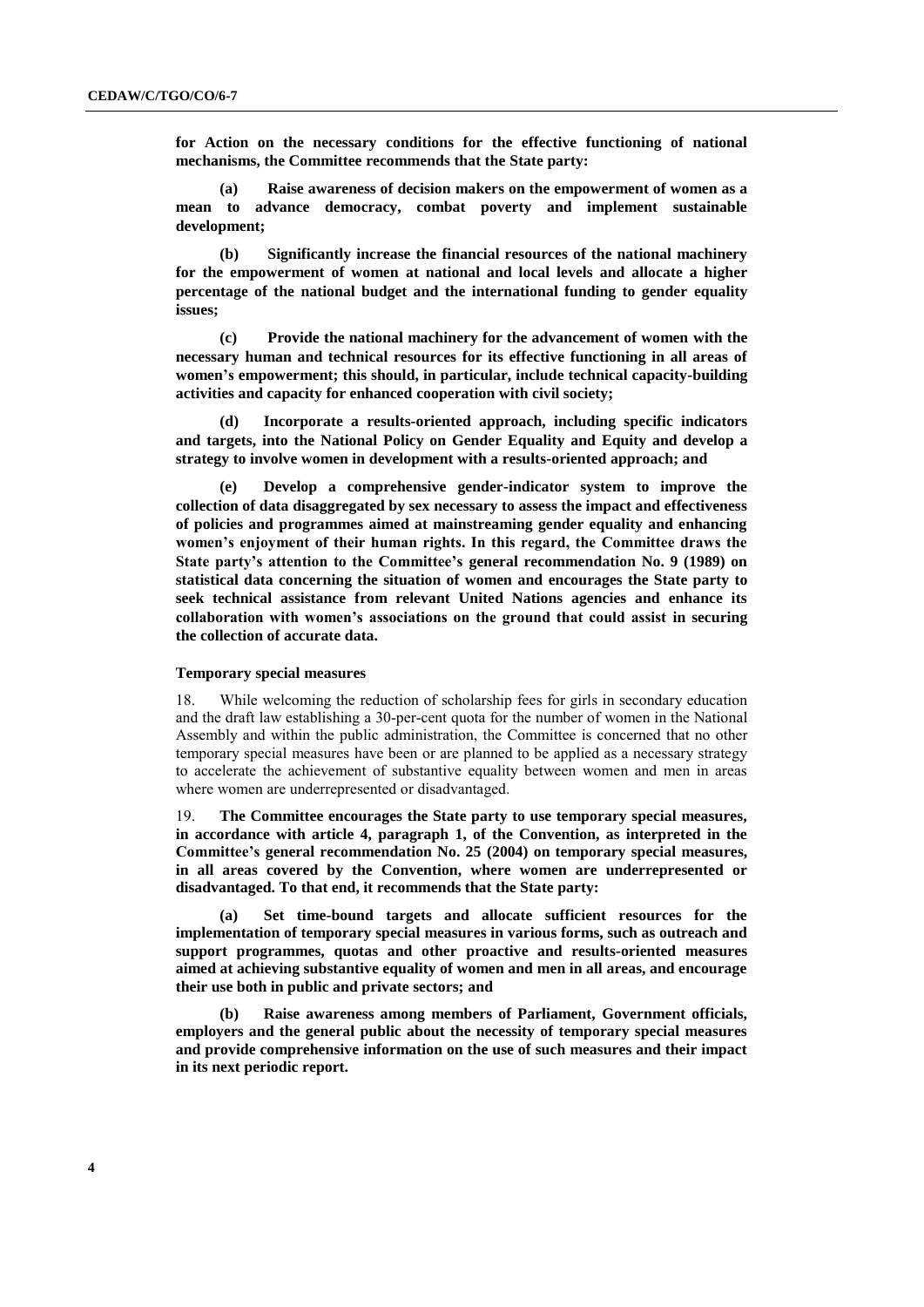#### **Stereotypes and harmful practices**

20. The Committee welcomes the organization by the State party of awareness-raising campaigns on the role and place of women in the family and society and the delegation's statement that the new Code of Persons and Family prohibits the practices of levirate, sororate and widowhood practices. However, the Committee expresses its deep concern at the persistence of adverse cultural norms, practices and traditions, as well as patriarchal attitudes and deep-rooted stereotypes regarding the roles and responsibilities of women and men in the family and society. It notes that stereotypes contribute to the persistence of violence against women and harmful practices, including polygamy, pre-marriage, forced and early marriage, widowhood practices, levirate, sororate, bondage, female genital mutilation and denial of inheritance rights to women. The Committee is further concerned about the harmful, albeit significantly decreasing, practice of young girls enslaved in voodoo convents and about cases of violence against children and old women believed to be witches. The Committee expresses its deep concern that the State party has not taken sufficient sustained and systematic action to modify or eliminate stereotypes and negative cultural values and harmful practices.

21. **Recalling that combating negative gender stereotypes is one of the most important factors of social advancement, the Committee reiterates its recommendation that the State party:**

**(a) Put in place, without delay, a comprehensive strategy with a resultsoriented approach, in conformity with articles 2 (f) and 5 (a) of the Convention, to eliminate stereotypes and harmful practices that discriminate against women, such as polygamy, pre-marriage, forced and early marriage, widowhood practices, levirate, sororate, female genital mutilation, denial of inheritance rights to women, bondage of young girls in voodoo convents and violence against children or old women believed to be witches. Such measures should include concerted efforts, within a clear time frame and with civil society, the school system, the media and traditional leaders, to educate and raise awareness about this subject, targeting women and men at all levels of society;**

**(b) Include in the revised Penal Code provisions prohibiting polygamy, premarriage, forced and early-marriage, widowhood practices, levirate, sororate, bondage, female genital mutilation and denial of inheritance rights to women, and provide adequate sanctions; and**

**(c) Undertake an assessment of the impact of those measures in order to identify shortcomings and improve them accordingly within a clear time frame.**

#### **Violence against women**

22. While welcoming the validation in 2008 of the national strategy to fight against all forms of violence against women, the decrease in the practice of female genital mutilation, the prohibition of sexual harassment and female genital mutilation by the 2007 Child Code, and the conduct of a study on gender-based violence by the Ministry for Promotion of Women in 2010, the Committee remains concerned about:

(a) The persistence of violence against women, including rape, sexual harassment at school, in the workplace and the public sphere, early and forced marriages, domestic violence, marital rape and female genital mutilation, especially in some communities;

(b) The delay in adopting the draft law on violence against women and the draft revised Penal Code and the lack of criminalization by the current Penal Code of female genital mutilation, sexual harassment, incest, domestic violence and marital rape;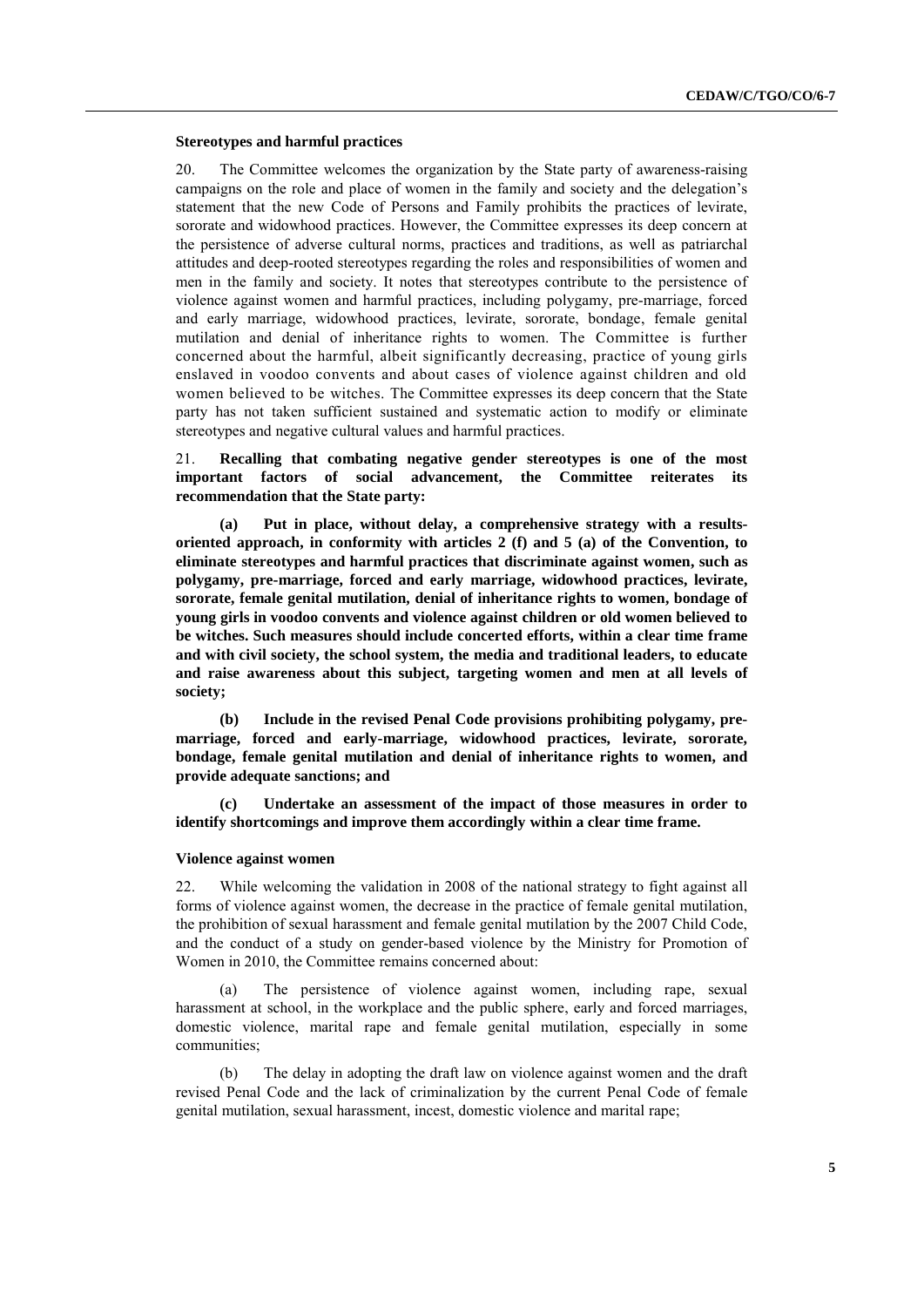(c) The lack of information on the impact of the national strategy to fight all forms of violence against women and the lack of sufficient awareness-raising campaigns undertaken in this regard;

(d) The absence of data on cases of gender-based violence reported, prosecution and conviction rates in relation to violence against women and the number, capacity and resources of shelters, counselling and rehabilitation services;

(e) The obstacles faced by women in bringing cases of gender-based violence to courts owing to cultural taboos;

(f) The delay in implementing the recommendations of the report of the Truth, Justice and Reconciliation Commission regarding the political violence that occurred from 1958 to 2005; and

(g) The alleged cases of rape and sexual abuses perpetrated by the police on female opposition activists during the current pre-election period.

#### 23. **The Committee urges the State party to:**

**(a) Adopt without delay a comprehensive law addressing all forms of violence against women and the revised draft Penal Code, and ensure that they criminalize marital rape, incest and female genital mutilation and that they prohibit and introduce adequate sanctions for domestic violence and sexual harassment in school, the workplace and the public sphere;**

**(b) Incorporate a results-oriented approach, including specific indicators and targets, in the national strategy to fight all forms of violence against women and strengthen its implementation;**

**(c) Significantly increase its awareness-raising and education efforts, targeted at both men and women, with the support of civil society organizations, in order to combat violence against women;**

**(d) Collect data on cases of gender-based violence, including the number of complaints, prosecutions and convictions, the sentences imposed on perpetrators of sexual and gender-based violence, and the number, capacity and resources of shelters, counselling and rehabilitation services;**

**(e) Encourage women and girls victims of violence to report cases to the police, sensitize them about the criminal nature of such acts and ensure the destigmatization of victims; ensure effective access of women to courts and tribunals and prosecute all acts of violence against women upon complaint by the victim or ex officio, and adequately punish perpetrators;**

**(f) Strengthen victim assistance and rehabilitation through the setting up of a comprehensive care system for victims of gender-based violence, including measures to provide them with free legal aid, medical and psychological support, and shelters, counselling and rehabilitation services;**

**(g) Implement without delay the recommendations of the report of the Truth, Justice and Reconciliation Commission regarding the political violence, including violence against women, that occurred from 1958 to 2005; and**

**(h) Ensure that those responsible for violations of the human rights of women during the current pre-electoral period are brought to justice and that all acts of sexual violence are punished.**

#### **Trafficking and exploitation of prostitution**

24. While welcoming the existence of programmes to prevent human trafficking and ensure reintegration of victims, the preparation of a draft law on human trafficking and a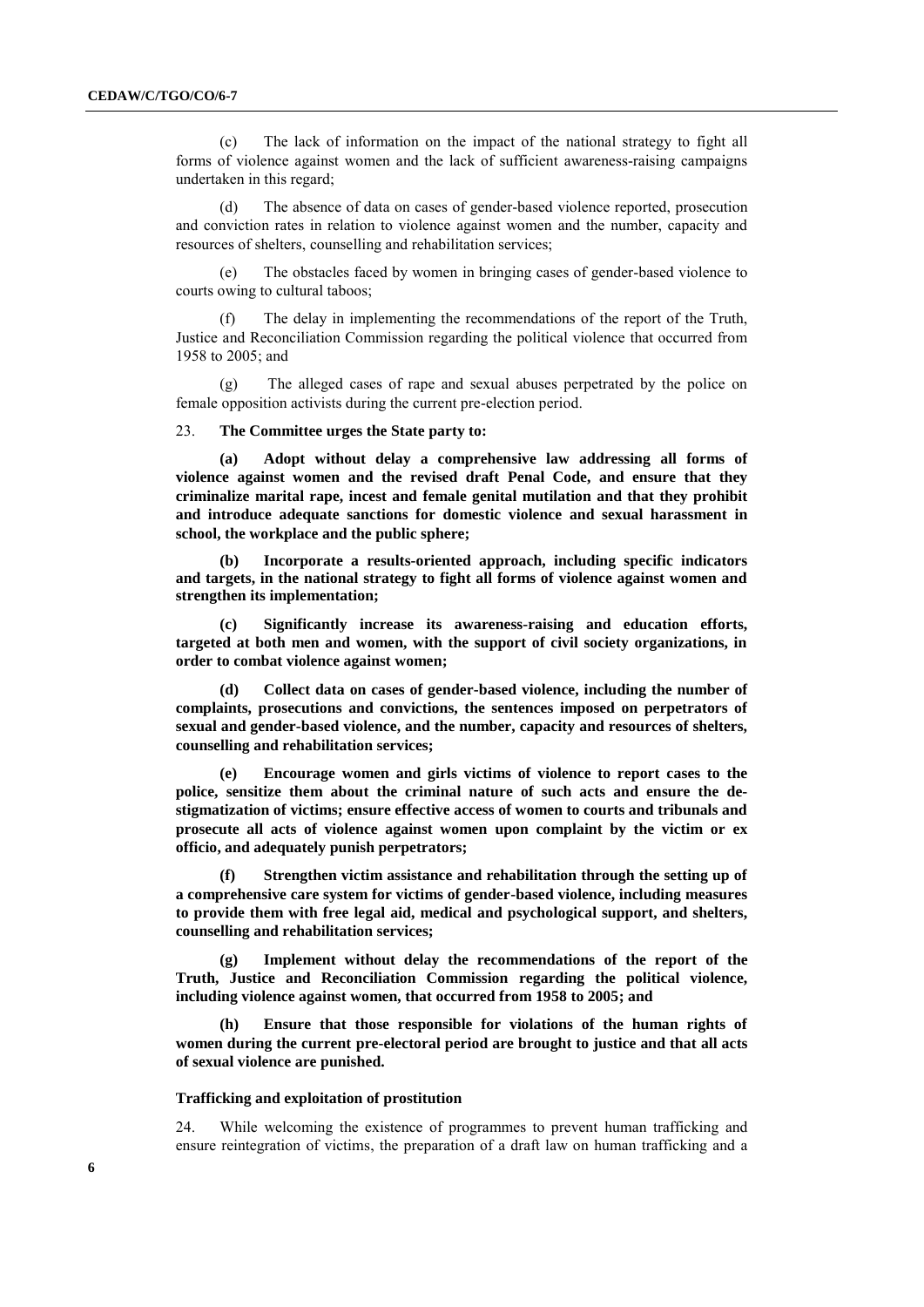draft decree on the establishment of a national commission to fight trafficking, the Committee is concerned about reports that Togo remains a State of origin, transit and destination for trafficking. The Committee is also concerned by the absence of a strategy aimed at combating human trafficking. Further, it is concerned about the preparation of a draft law that increases the scope of incrimination and sanctions for sex workers in cases of soliciting.

## 25. **The Committee recommends that the State party:**

**(a) Carry out a study to investigate the scope, extent and causes of human trafficking and forced prostitution, particularly of women and girls, including through the collection and analysis of data on trafficking and exploitation of women in prostitution, and provide information on the results of the study, along with data disaggregated by sex, in its next periodic report;**

**(b) Finalize and adopt the law on human trafficking and ensure that it fully complies with article 6 of the Convention so as to strengthen mechanisms for the investigation, prosecution and punishment of trafficking offenders; adopt the draft decree on the establishment of a national commission to fight trafficking and ensure that it has a wide mandate and sufficient resources;**

**(c) Increase international, regional and bilateral cooperation with countries of origin, transit and destination to prevent trafficking through information exchange and to harmonize legal procedures aimed at the prosecution and punishment of traffickers; and**

**(d) Address the root causes of prostitution of women and girls, including poverty, in order to eliminate the vulnerability of women and girls to sexual exploitation and trafficking; undertake efforts for the rehabilitation and social reintegration of victims and withdraw the draft legal provisions incriminating and sanctioning sex workers in cases of soliciting.**

## **Participation in political and public life**

26. While welcoming the existence of a draft law establishing a quota for women at elected and administrative positions, and some progress achieved in the participation of women in some sectors of the civil service, the Committee is concerned about the persisting low participation of women in all areas of the political and public life, including at high levels of decision-making (11.1 per cent of women in Parliament, 22.5 per cent in the Government, and 21.4 per cent in the civil service).

### 27. **The Committee recommends that the State party:**

**(a) Adopt without delay the draft law establishing quotas for women at elected and administrative positions and ensure access of women to all areas of political and public life, including at high levels of decision-making;**

**(b) Implement awareness-raising activities for the society as a whole about the importance of women's participation in decision-making and develop targeted training and mentoring programmes on leadership and negotiation skills for present and potential women candidates and women holding public office; and**

**(c) Carefully monitor the effectiveness of measures taken and results achieved to ensure women's greater participation in political and public life.**

## **Nationality**

28. While welcoming that the new Code of Persons and Family grants women equal rights with men to retain the Togolese nationality in case of divorce (art. 149), the Committee remains concerned about the delay in withdrawing from the 1978 Code of Nationality the discriminatory provisions preventing women from retaining Togolese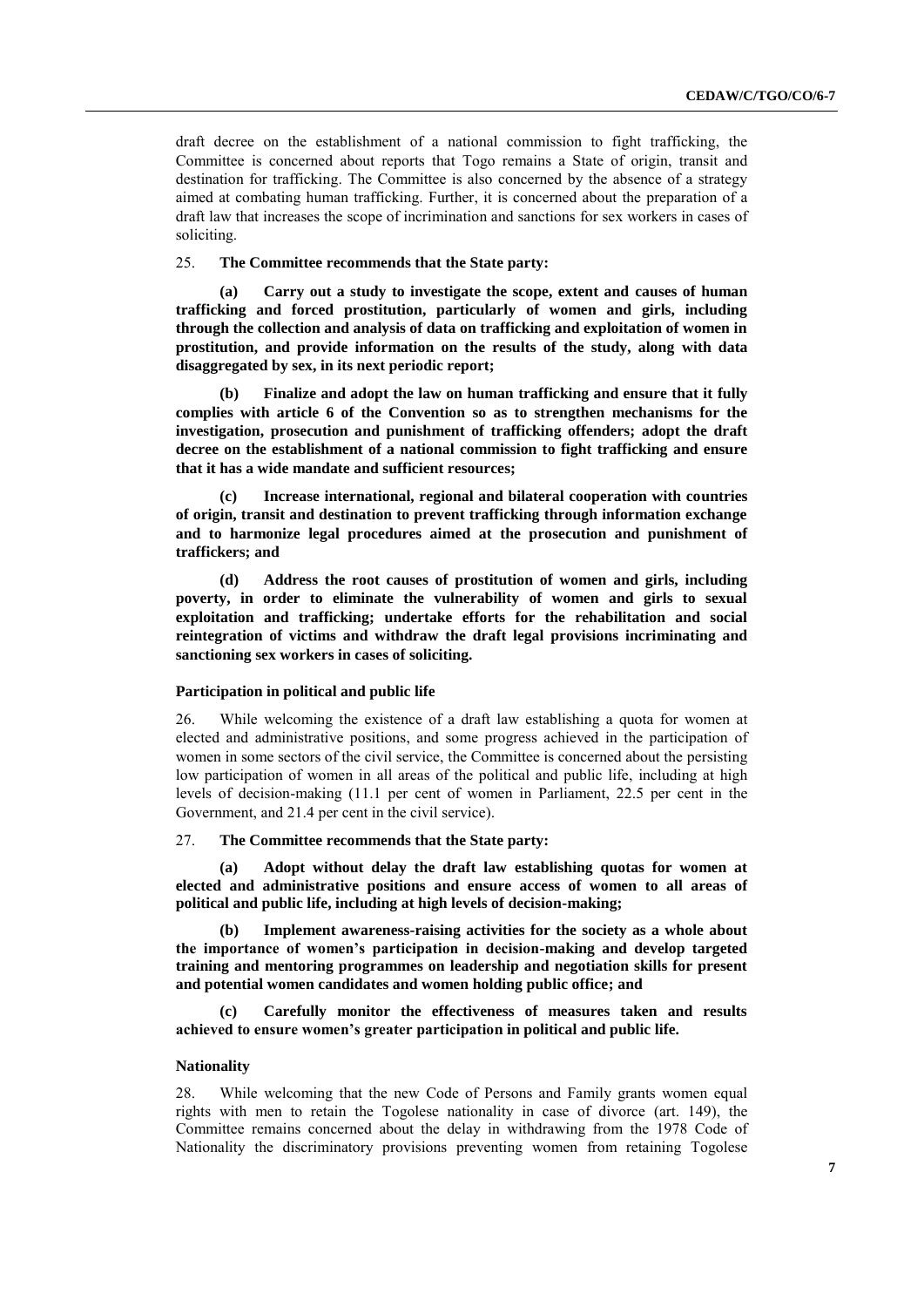nationality in case of divorce (art. 23.3) and Togolese women from passing their nationality to their child (art. 3) or to their foreign husband (art. 5).

#### 29. **The Committee recommends that the State party:**

**(a) Amend its Code of Nationality to grant women equal rights with men regarding the retention of the Togolese nationality in case of divorce (art. 23.3) and the transmission of the Togolese nationality to their children (art. 1) or to their spouses of foreign nationality (art. 5); and**

**(b) Consider acceding to the 1954 Convention relating to the Status of Stateless Persons and the 1961 Convention on the Reduction of Statelessness.**

#### **Education**

30. While welcoming the abolition of fees for State-run preschools and primary schools in 2008, the allocation of more than 20 per cent of the national budget to education, the plan to adopt a national literacy policy by the end of 2012 and the setting up of a new university, the Committee remains concerned at the persistence of structural and other barriers to quality education, which constitute particular obstacles to the education of girls and young women. Such barriers include, but are not limited to, the prevalence of poverty and the persistence of sexual abuse and harassment of girls in schools and the negative impact of harmful practices, such as early and forced marriage, on girls' education. The Committee is also concerned about the high dropout rate of girls, the shortage of education facilities and of qualified professionals, the existence of stereotypes in school textbooks and the high illiteracy rate among women. The Committee is further concerned that the State party failed to abrogate circular 8478/MEN-RS, which forbids pregnant pupils from using school facilities, while noting the delegation's statement that this circular is not applied.

#### 31. **The Committee invites the State party to:**

**(a) Raise awareness among communities, families, students, teachers and officials, especially men, about the importance of women's and girls' education;**

**(b) Ensure de facto equal access of girls and young women to all levels of education and retain girls in schools, including by eliminating the indirect cost of schooling, providing incentives for parents to send their daughters to school and enabling young women to stay in school during pregnancy and return to school after giving birth;**

**(c) Enforce a zero tolerance policy with respect to sexual abuse and harassment in schools and ensure that perpetrators are punished appropriately;**

**(d) Allocate adequate resources to education and ensure that they improve the number of teachers and the quality of teacher training and of school facilities;**

**(e) Undertake a revision of educational textbooks to eliminate gender stereotypes;**

**(f) Adopt and implement without delay the National Literacy Policy and ensure that it includes a gender perspective and that it contains a result-oriented approach, including specific indicators and targets; and**

**(g) Abrogate circular 8478/MEN-RS, which forbids pregnant pupils from using school facilities.**

## **Employment**

32. While welcoming the adoption of the 2006 Labour Code, the Committee is deeply concerned about the exploitation of a large number of children, especially girls, in domestic work. The Committee is also concerned about the concentration of women in the informal economy with no social security or other benefits and the difficulties faced by women in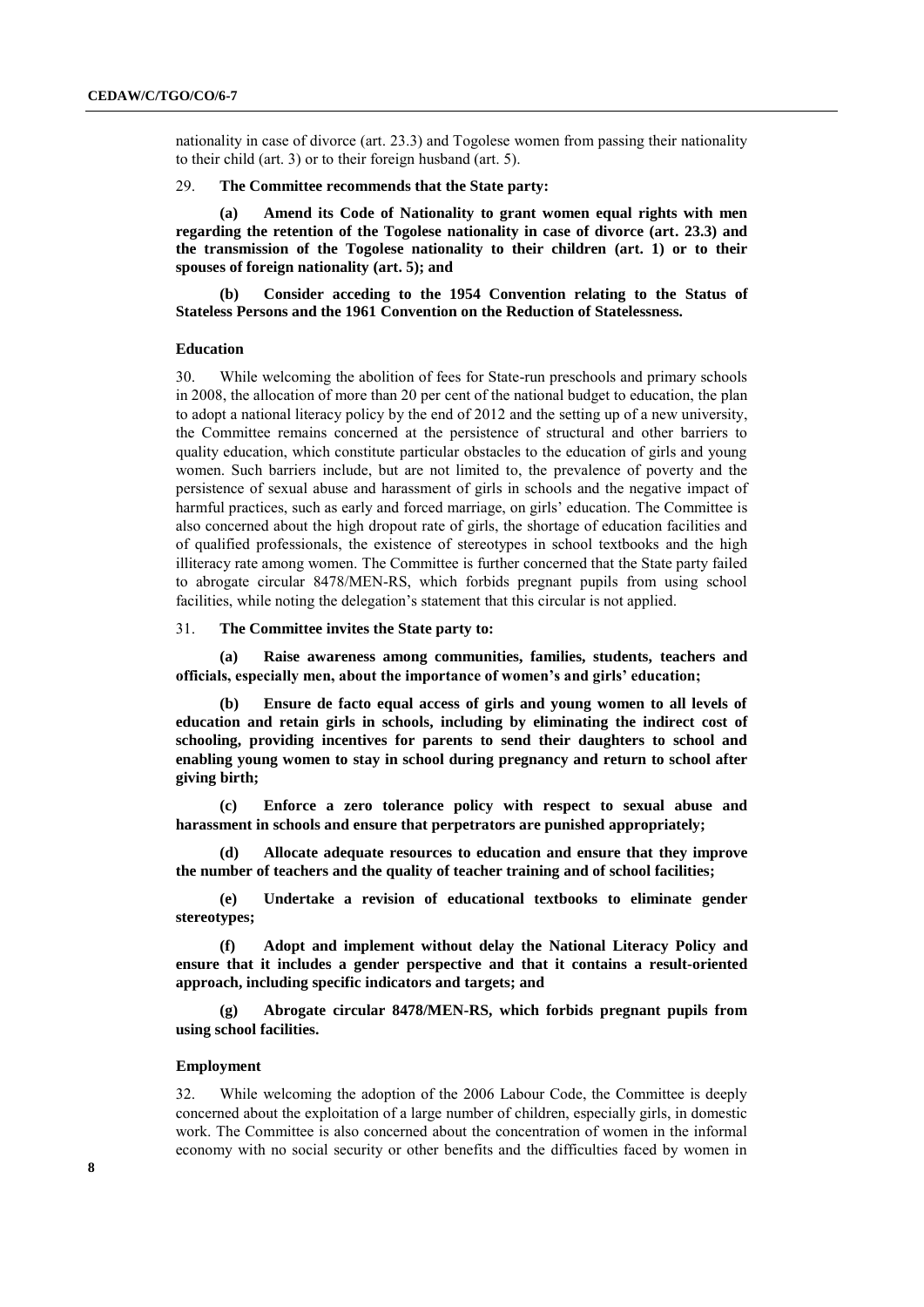accessing credit for starting small-scale businesses. The Committee is further concerned about the prevalence of discrimination against women in the labour market, in particular with regard to the wage gap.

#### 33. **The Committee recommends that the State party:**

**(a) Protect girls and boys from exploitative child labour, in particular in domestic service, through increased inspections and fines for employers, in accordance with the International Labour Organization (ILO) Convention No. 182 (1999) concerning the Prohibition and Immediate Action for the Elimination of the Worst Forms of Child Labour, regulate and monitor the working conditions of domestic workers, in particular girls, and consider ratifying ILO Convention No. 189 (2011) concerning decent work for domestic workers;**

**(b) Provide a regulatory framework for the informal sector, with a view to providing women in this sector with access to social security and other benefits;**

**(c) Expand access by women to microfinance and microcredit at low interest rates so as to enable them to engage in income-generating activities and to start their own businesses; and**

**(d) Narrow and close the wage gap between women and men.**

## **Health**

34. While welcoming the adoption of the 2007 law on reproductive health and the 2009 Code of Public Health, the establishment of the National Commission for the Health of Women and Children, the launching of the campaign to reduce maternal mortality in Africa, and the pilot programmes to provide subsidies for the carrying out of caesarean and surgery on vescico-vaginal fistulas, the Committee is concerned about the high levels of maternal mortality rates; the lack of access to basic health-care service, in particular for rural women, and the existence of sociocultural factors that prevent women from accessing these services; the shortage of health infrastructure and the insufficient human and financial resources provided to health; the persistence of cases of vescico-vaginal fistula; the high rate of teenage pregnancy; the lack of sufficient information provided to women on sexual and reproductive health and rights and family planning; and the disproportionately high number of women infected with HIV/AIDS.

35. **In line with its general recommendation No. 24 (1999) on women and health, the Committee calls on the State party to:**

**(a) Develop and implement a comprehensive maternal and infant mortality reduction programme, with time-bound targets, including measures to increase access to obstetric services;**

**(b) Increase access by women and girls, in particular rural women, to basic health-care services and address the obstacles to women's access to health care, including sociocultural norms, that constitute a risk to women;**

**(c) Ensure, with the support of the relevant United Nations agencies, that adequate funding is provided to health-care services and that the number of healthcare facilities and trained health-care providers and personnel is increased;**

**(d) Prevent the incidence of vescicovaginal fistula through nutritional programmes and adequate obstetric services to pregnant women and provide medical support to women affected by it;**

**(e) Address teenage pregnancies and widely promote education on sexual and reproductive health and rights, in particular by undertaking large-scale awareness-raising campaigns for the population in general and by integrating**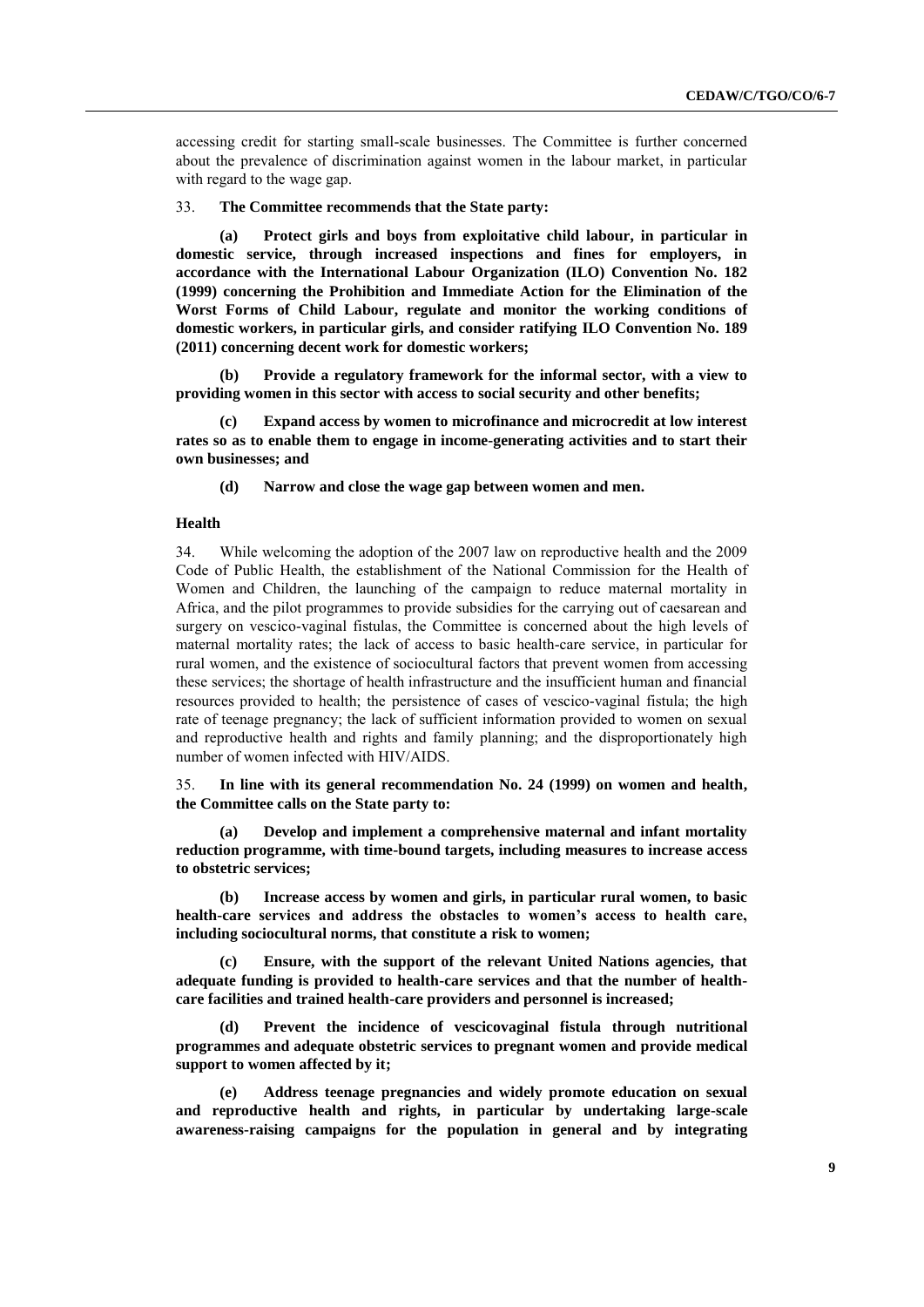**effective and age-appropriate education on sexual and reproductive health and rights at all school levels, and incorporate it into the school curricula; and**

**(f) Strengthen the provision of free anti-retroviral treatment to all men and women living with HIV/AIDS, including pregnant women so as to prevent mother-tochild transmission; and sensitize mothers and fathers living with HIV/AIDS on the importance of preventing mother-to-child transmission.**

#### **Rural women**

36. While welcoming the sensitization activities undertaken with regard to access to land for women, the current development of a land policy and a land code, and the measures taken to increase access to water, education, employment opportunities and credit facilities for rural women, as well as to vaccination and prenatal health care, the Committee remains deeply concerned about the widespread poverty and illiteracy among rural women, their lack of participation in decision-making processes and the remaining lack of access to health care, social security services, education, justice, clean water, electricity, land, employment and credit facilities. The Committee is further concerned about the negative impact on rural women of their eviction from land due to mining activities.

37. **The Committee urges the State party to:**

**(a) Elaborate poverty reduction strategies integrating a gender perspective and taking account of the specific needs of rural women;**

**(b) Strengthen the measures taken to provide access to health care for rural women and ensure that they have access to social security services, education, justice, clean water, electricity, employment, credit facilities and security;**

**(c) Ensure rural women's access to land and to agricultural development programmes;**

**(d) Adopt without delay the draft land policy and the land code and ensure that a gender perspective is integrated into them; and**

**(e) Ensure that land lease contracts with foreign companies do not result in forced eviction and internal displacement or the increased food insecurity and poverty of local populations, including women and girls, and that the company concerned and/or the State party provide the affected communities with adequate compensation and alternative land.**

#### **Disadvantaged groups of women**

38. The Committee is concerned about the situation of women who face multiple forms of discrimination. The Committee is particularly concerned about the situation of older women; women with disabilities, including the limited access of girls with disabilities to education; and women in detention, including the deplorable health conditions in detention facilities.

#### 39. **The Committee recommends that the State party:**

**(a) Adopt measures, including temporary special measures within the meaning of article 4, paragraph 1, of the Convention and the Committee's general recommendation No. 25 (2004) on temporary special measures, to ensure equal rights and opportunities for women who face multiple forms of discrimination, including older women, women with disabilities and women in detention; implement these measures, as applicable, in political, public, social and economic life and in the areas of education, employment and health, and protect these women from violence, abuse and exploitation; in particular, ensure adequate educational opportunities for girls and boys with disabilities, including by integrating them into**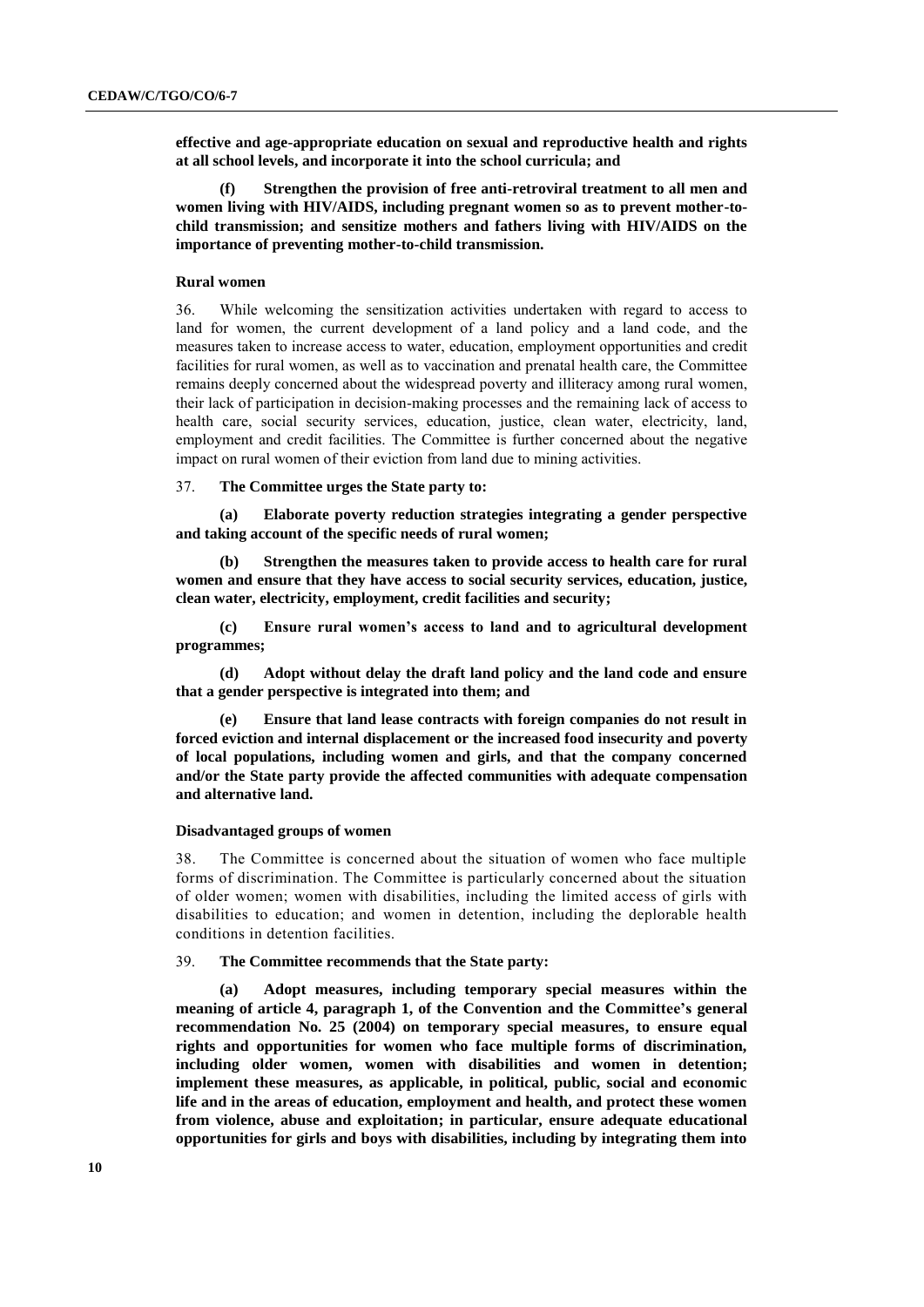**mainstream education; and ensure the provision of adequate health facilities and services for women in detention, in particular for pregnant women; and**

**(b) Adopt targeted policies to protect and integrate those women into society.**

#### **Marriage and family relations**

40. While noting the efforts undertaken by the State party to eliminate the practices of pre-marriage and forced and early marriages, the Committee is deeply concerned about the persistence in the State party of the practice of polygamy, pre-marriage, forced and early marriages and denial of inheritance rights to women. It is deeply concerned that the Code on Persons and Family adopted in July 2012 contains discriminatory provisions that: (a) recognize polygamy (art. 42); (b) allow the application of custom in cases of inheritance when the spouses explicitly choose this option (art.  $404$ ); (c) place the responsibilities of the household mainly on the husband, which makes him de facto the head of the family (art. 100); and (d) establish the separate property regime as the default legal regime (art. 348), all of which often lead to discrimination against women. The Committee is further concerned about the absence of legal provisions governing de facto unions notwithstanding their prevalence, which may deny women protection and redress in case of separation.

### 41. **The Committee recommends that the State party:**

**(a) Withdraw the discriminatory provisions of the 2012 Code of Persons and Family that recognize polygamy (art. 42), allow the application of custom in cases of inheritance when the spouses explicitly choose this option (art. 404) and place the responsibilities of the households mainly on the husband (art. 100);**

**(b) Withdraw the discriminatory provision of the 2012 Code of Persons and Family according to which the separate property regime is the default legal regime (art. 348) and establish a form of community of property as the default legal regime to ensure that, upon dissolution of marriage, women have equal rights to property acquired during marriage, in line with article 16, paragraph 1 (h), of the Convention and the Committee's general recommendation No. 21 (1994) on equality in marriage and family relations;**

**(c) Review the 2012 Code of Persons and Family with a view to extending existing legal provisions to couples living in de facto unions;**

**(d) Sensitize traditional leaders on the importance of the review of discriminatory provisions and practices related to marriage and family relations and ensure their participation in it; and**

**(e) Significantly increase its awareness-raising and education efforts, targeted at both men and women, with the support of civil society organizations, on the elimination of discrimination against women in marriage and family relations.**

#### **Optional Protocol and amendment to article 20, paragraph 1, of the Convention**

42. **The Committee notes that the draft law authorizing the ratification of the Optional Protocol to the Convention was submitted to the Council of Ministers on 16 April 2012 for consideration and adoption and that Togo is considering accepting the amendment to article 20, paragraph 1, of the Convention. The Committee encourages the State party to ratify the Optional Protocol to the Convention and to accept, as soon as possible, the amendment to article 20, paragraph 1, of the Convention concerning the meeting time of the Committee.**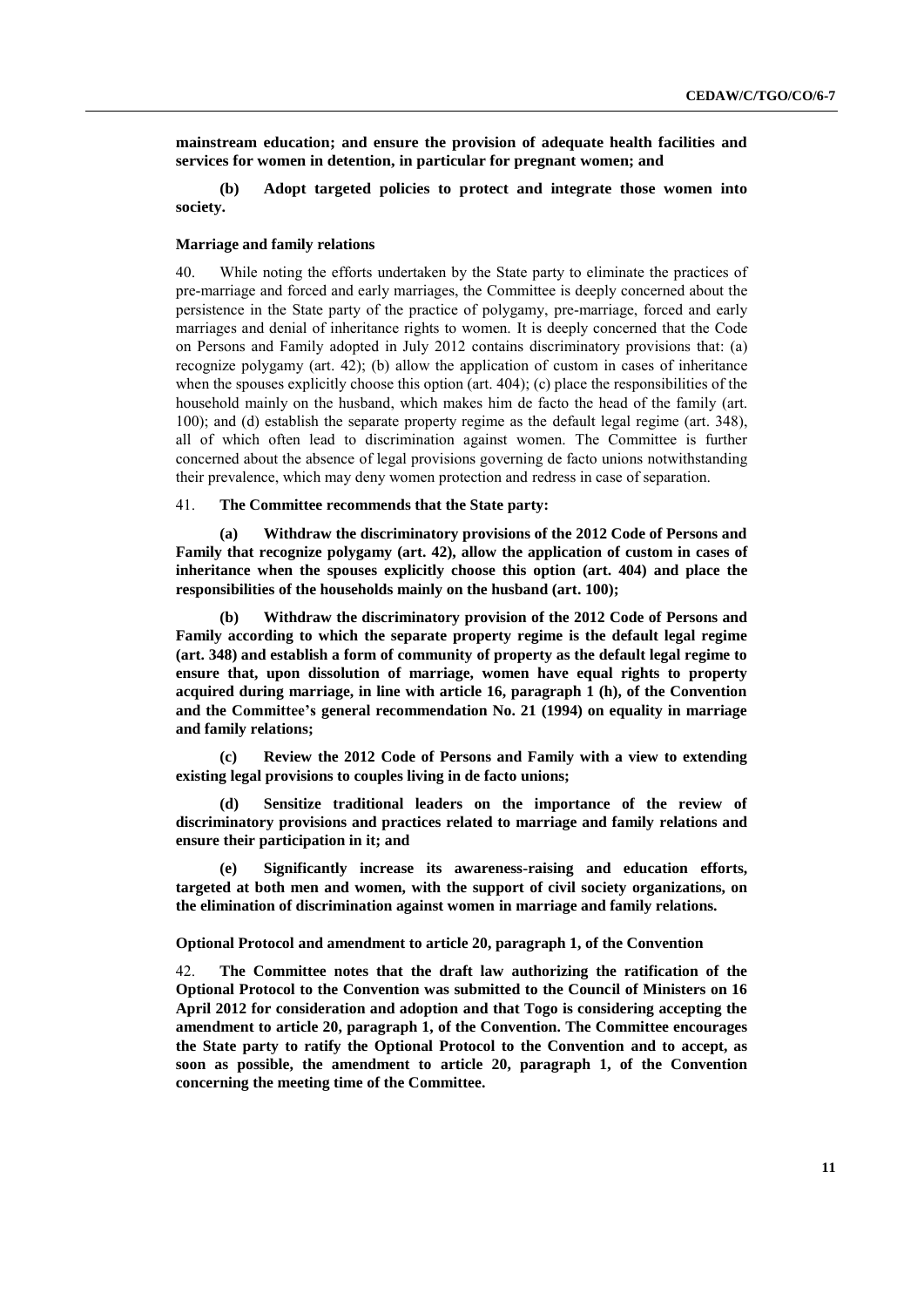#### **Beijing Declaration and Platform for Action**

43. **The Committee urges the State party, in the implementation of its obligations under the Convention, to fully utilize the Beijing Declaration and Platform for Action, which reinforce the provisions of the Convention, and requests the State party to include information thereon in its next periodic report.**

## **Millennium Development Goals**

44. **The Committee emphasizes that full and effective implementation of the Convention is indispensable for achieving the Millennium Development Goals. It calls for the integration of a gender perspective and explicit reflection of the provisions of the Convention in all efforts aimed at the achievement of the Millennium Development Goals and requests the State party to include information thereon in its next periodic report.** 

#### **Dissemination**

45. **The Committee requests the wide dissemination in Togo of the present concluding observations in order to make the people, including Government officials, politicians, parliamentarians and women's and human rights organizations, aware of the steps that have been taken to ensure de jure and de facto equality of women and the further steps that are required in that regard. The Committee recommends that the dissemination extend to the local community level. The State party is encouraged to organize a series of meetings to discuss the progress achieved in the implementation of the present observations. The Committee requests the State party to disseminate widely, in particular to women's and human rights organizations, the Committee's general recommendations, the Beijing Declaration and Platform for Action and the outcome of the twenty-third special session of the General Assembly on the theme "Women 2000: gender equality, development and peace for the twenty-first century".**

#### **Ratification of other treaties**

46. **The Committee notes that the adherence of Togo to the nine major international human rights instruments<sup>1</sup> would enhance the enjoyment by women of their human rights and fundamental freedoms in all aspects of life. The Committee therefore encourages Togo to consider ratifying the treaties to which it is not yet a party, i.e., the International Convention on the Protection of the Rights of All Migrant Workers and Members of Their Families and the International Convention for the Protection of All Persons from Enforced Disappearance.**

#### **Follow-up to concluding observations**

47. **The Committee requests the State party to provide, within two years, written information on the steps undertaken to implement the recommendations contained in paragraphs 15 and 21 above.**

 $<sup>1</sup>$  The International Covenant on Economic, Social and Cultural Rights; the International Covenant on</sup> Civil and Political Rights; the International Convention on the Elimination of All Forms of Racial Discrimination; the Convention on the Elimination of All Forms of Discrimination against Women; the Convention against Torture and Other Cruel, Inhuman or Degrading Treatment or Punishment; the Convention on the Rights of the Child; the International Convention on the Protection of the Rights of All Migrant Workers and Members of Their Families; the International Convention for the Protection of All Persons from Enforced Disappearance; and the Convention on the Rights of Persons with Disabilities.